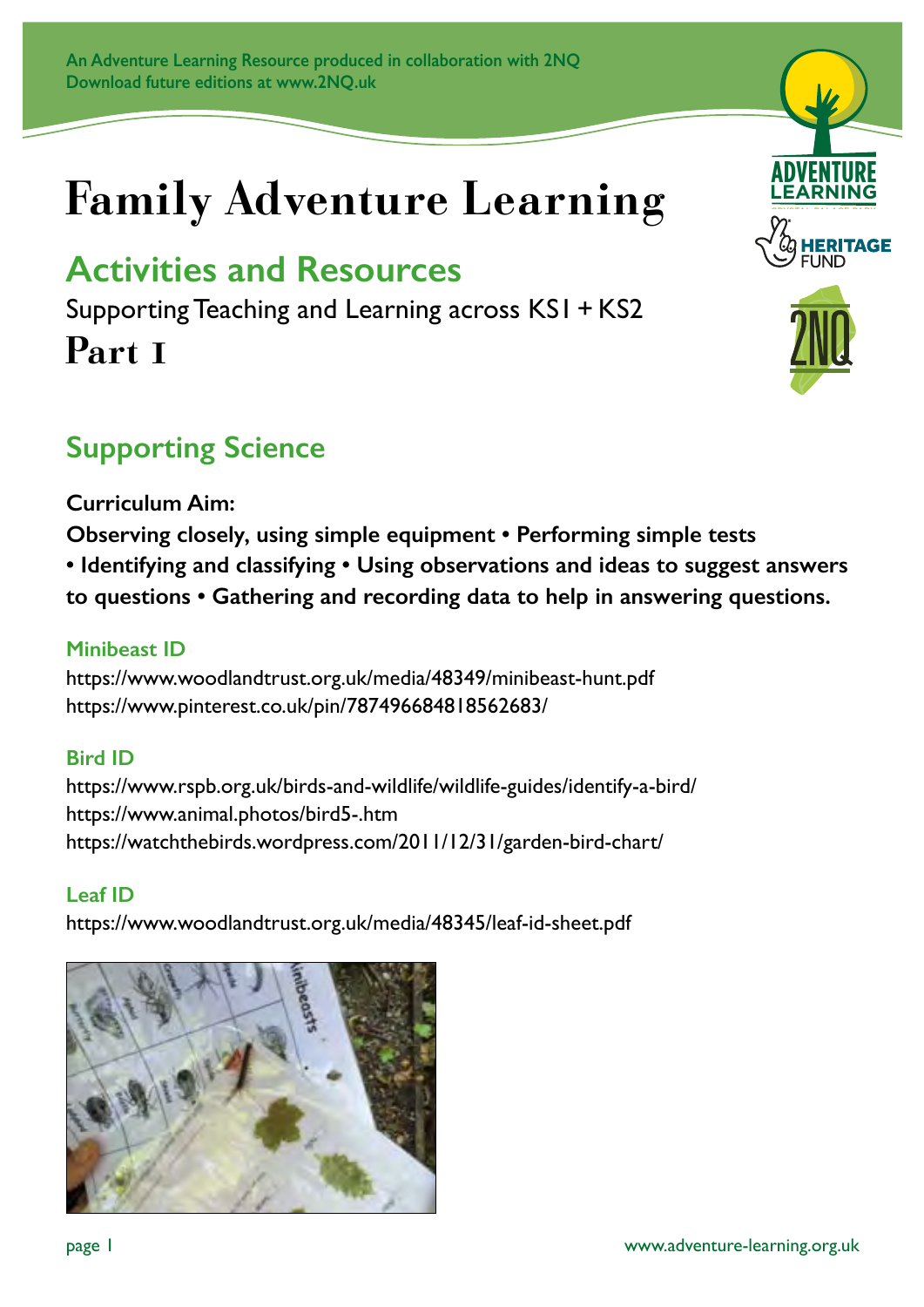### **Forces**

#### **Fizzy rockets**

https://www.wikihow.com/Make-a-Baking-Soda-and-Vinegar-Rocket

#### **Measuring Gradients (Conversion)**

https://www.youtube.com/watch?v=3HU-sh9eui4 https://www.youtube.com/watch?v=Zc660JkRuLg



Plot out your trainline to preferred gradients.

#### **Finding Levels Across Distance**

https://www.wikihow.com/Use-a-Water-Level

## **Supporting Art and Design**

#### **Curriculum Aim:**

**Use a range of materials creatively to design and make products • To use drawing, painting and sculpture • To develop a wide range of art and design techniques in using colour, pattern, texture, line, shape, form and space.**

#### **Leaf rubbing**

https://www.woodlandtrust.org.uk/blog/2019/09/autumn-leaf-crafts/

#### **Bark Rubbing**

https://www.wikihow.com/Make-a-Bark-Rubbing



Build your trainline – incorporating bridges and tunnels if needed.



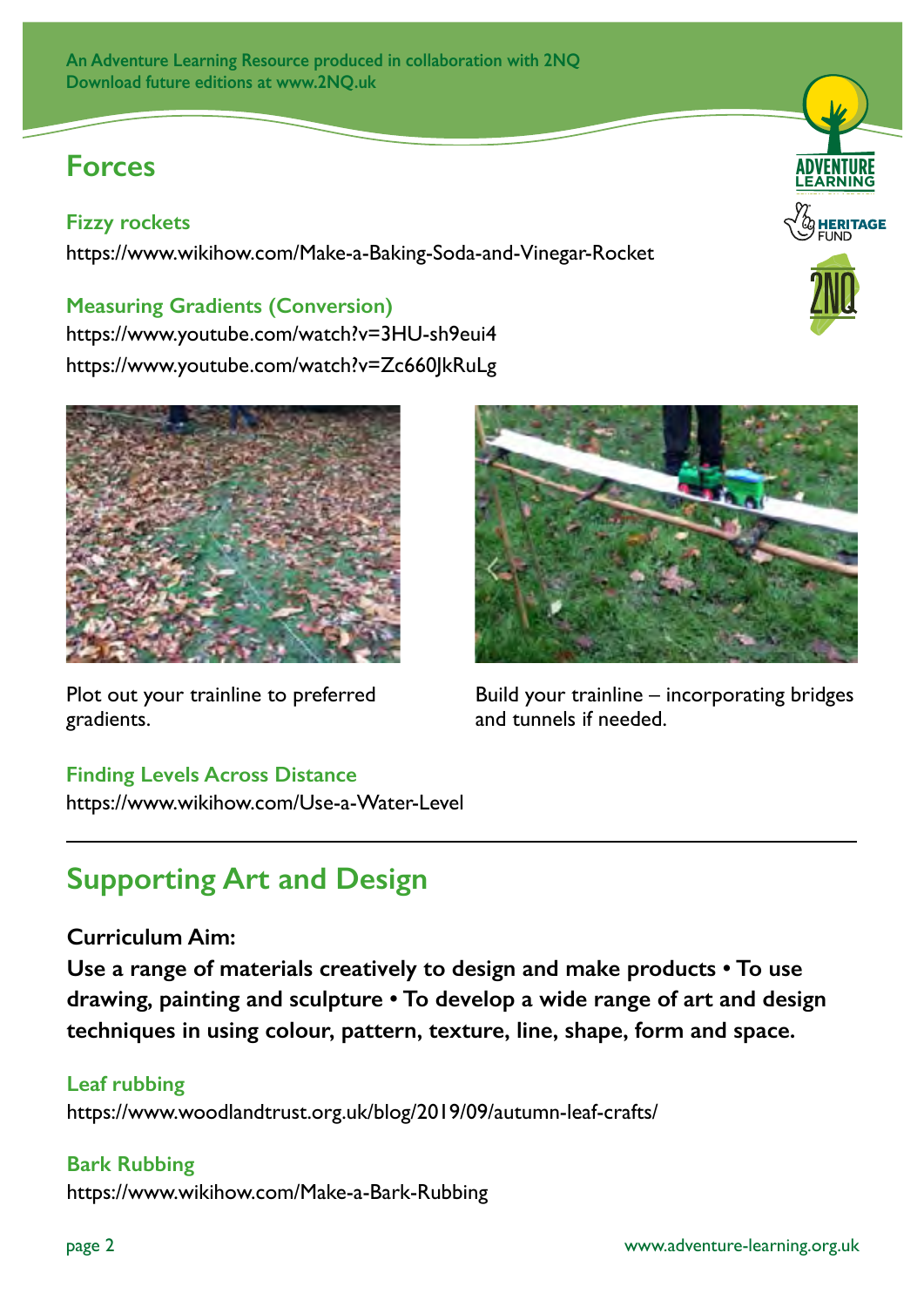**An Adventure Learning Resource produced in collaboration with 2NQ Download future editions at www.2NQ.uk**

#### **Make Woodland Jewellery**

https://muddyfaces.co.uk/activity/threading-leaves/

#### **Leaf Art**

https://mymodernmet.com/fallen-leaf-art/



## **Supporting Geography**

#### **Curriculum Aim:**

**Geographical skills needed to collect, analyse and communicate with a range of data gathered through experiences of fieldwork that deepen their understanding of geographical processes • Interpret a range of sources of geographical information, including maps, diagrams, globes, aerial photographs and Geographical Information Systems (GIS) • Communicate geographical information in a variety of ways, including through maps, numerical and quantitative skills and writing at length.**

#### **Make Your Own Compass**

https://www.wikihow.com/Make-a-Compass